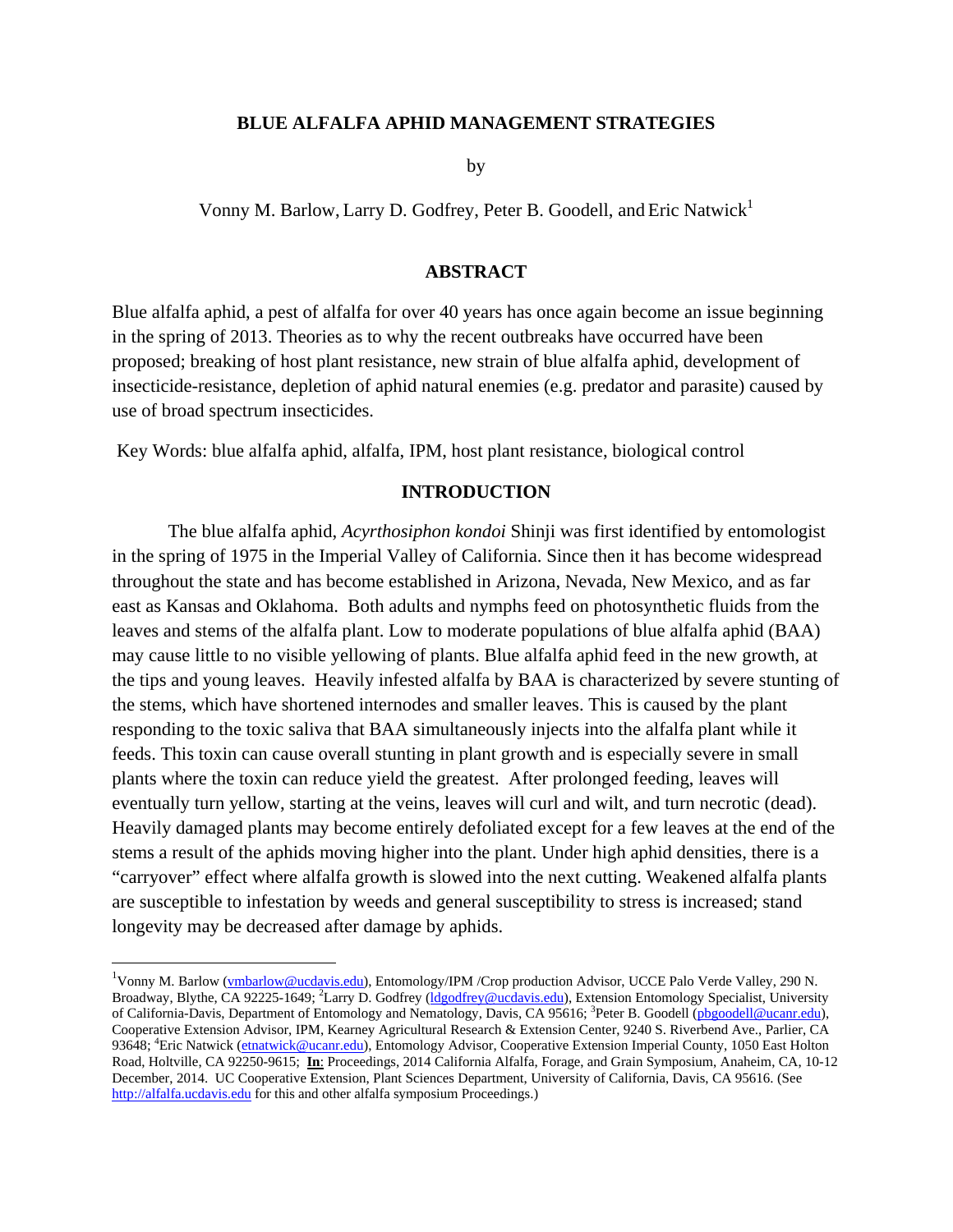Blue alfalfa and pea aphid, *Acyrthosiphon pisum* (Harris) populations often occur simultaneously. These infestations may develop in December - February in production areas in southern California, to February - March in the Central Valley and in April - June in the northern intermountain production areas. Cooler weather is ideal for pea aphid and BAA population growth. Distinguishing between the pea aphid and BAA is critical for proper management, as the pea aphid does not inject toxins into the alfalfa plant. The result is that the threshold for pea aphid is much higher than for BAA. Identification can be done with a hand lens and using the 'aphids found in alfalfa' key located on the UC IPM website,

http://www.ipm.ucdavis.edu/PMG/C001/m001epaphid.html. Both aphids are blue-greenish in color (the pea aphid has a "pinkish" biotype that is less common). The aphids are easily separated by looking at their antennae. The pea aphid has 3 to 4 narrow dark bands (annuli) along the antennae which are tan in color whereas the antennae of the BAA are uniformly brown.

# **HOST PLANT RESISTANCE**

A significant IPM "tool" is that of host plant resistance which can differ by the many alfalfa varieties BAA resistance has been bred into. The most effective means of controlling pea and BAA is planting resistant varieties; CUF 101 is highly resistant (> 50% resistant plants) to spotted, pea, and BAA. UC Cibola is highly resistant to spotted alfalfa aphid, resistant (31-50% resistant plants) to pea aphid, and has a low resistance (6-14% resistant plants) to BAA. Prolonged periods of below-normal temperatures, however, may lower resistance to blue alfalfa aphid injury and result in some crop injury. Studies have shown that the pink biotype of the pea aphid easily overcame resistance in a number of cultivars with the exception of CUF 101.

At temperatures of 15  $\rm{^{\circ}C}$  (59  $\rm{^{\circ}F}$ ) plant host resistance is only partially effective against aphid pests, but at 20 °C (68 °F) plant resistance is fully "functioning". Once the conditions get to 85 °F daily high and 70 °F night temperatures, resistance should be 100% active. So, in cooler weather plant host resistance is minimal while development of pea and blue alfalfa aphid is optimum. The development "window" of BAA is  $27.1 \text{ °C}$  (80.8  $\text{ °F}$ ) and the lower is  $3.5 \text{ °C}$  (38.2 °F). Once we reach an average day/night temperature of 27.1  $\degree$ C (80.8 $\degree$ F) we should see alfalfa aphid populations drop off and plant host resistance fully "functioning".



Daily high and low temperatures for 2012 & 2013 in relation to development thresholds for blue alfalfa aphid in southern California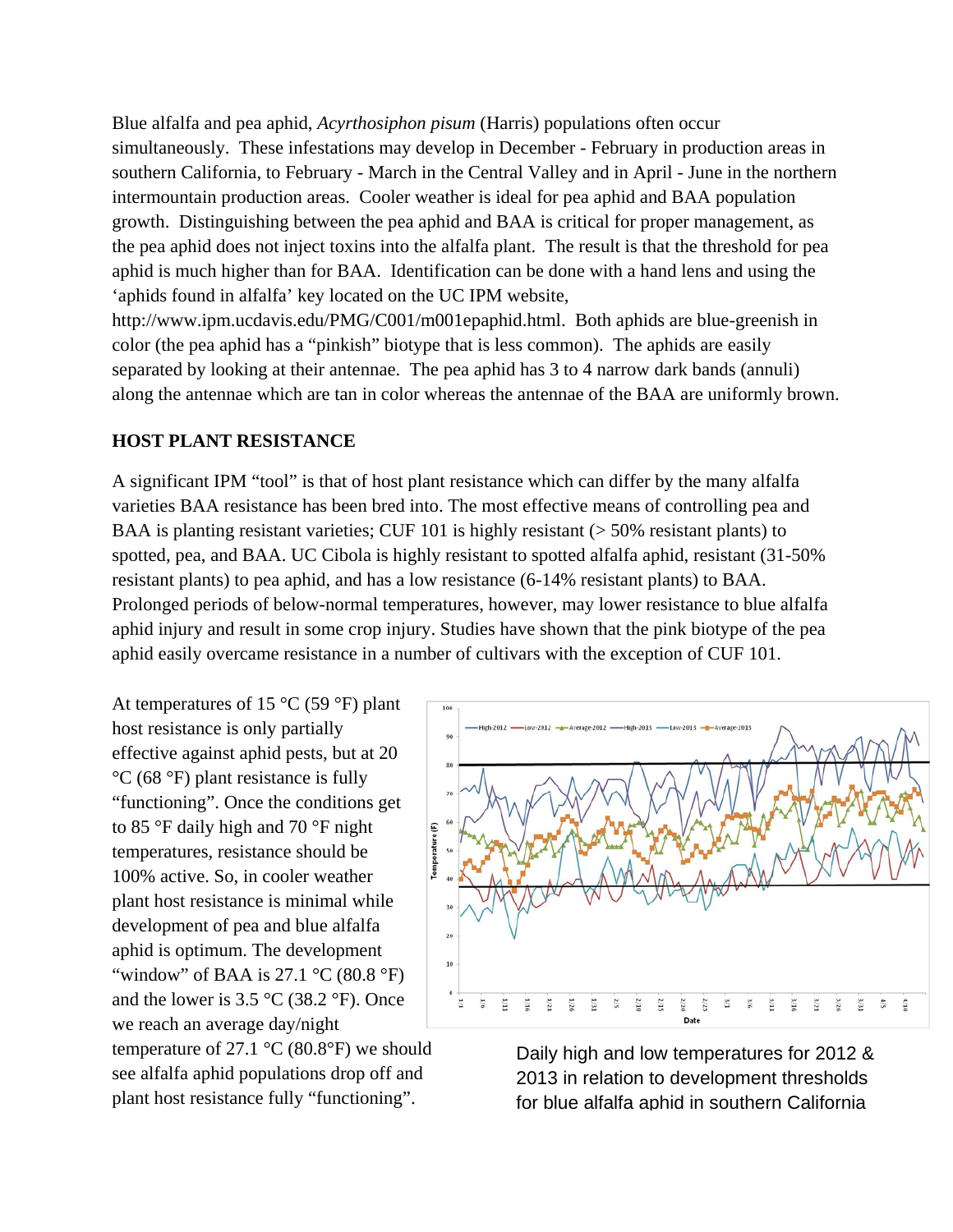# **BIOLOGICAL CONTROL**

Alfalfa is an important reservoir for natural enemies of insect pests. These natural enemy populations often develop in alfalfa fields and expand into other plantings such as cotton, melons, and beans. Several species of aphid natural enemies are found in alfalfa including several species of lady bird beetles, green lacewings, western big eyed bugs, damsel bugs, and syrphid fly larvae that also play a role and should be conserved. Several species of parasitic wasps are found in alfalfa. Parasitic wasps that attack aphids in alfalfa include *Aphidius* spp., *Diaeretiella* spp., and *Lysiphlebus* spp. If you are assessing fields, watch for aphid mummies which indicate the presence of parasitoids which aid aphid management. Aphid mummies can look similar to aphids killed buy fungi. Presence of aphid killing fungi is dependent on weather conditions (for instance dry winters) which can reduce the prevalence of aphid-killing fungi which can provide good control. Do not treat alfalfa with insecticides until the economic treatment level for BAA has been reached and the predator and parasite populations have been assessed for their potential role in controlling BAA. Insecticides often destroy beneficial insects, leading to severe secondary pest outbreaks.

# **CHEMICAL MANAGEMENT**

It is not uncommon to see some build-up of BAA and pea aphid in the spring before the temperatures warm. Alfalfa aphid infestations are not consistent from year to year with some fields heavily infested with aphid, well above threshold, and other fields have low numbers of aphids. The economic infestations of BAA are higher than in recent years. Insecticides have been warranted in many fields recently, and in some cases additional products have been used to manage aphids. Insecticides are an important component of IPM of alfalfa insect pests. The quick, remedial control provided by these inputs is critical for mitigating damage that can be caused by outbreak populations of pests. However, the use of insecticides also presents inherent drawbacks including destruction of populations of natural enemies, costs for



 $time(t)$ 

Predator-prey population dynamics of aphid populations showing population growth of aphids until predators exert control causing the aphid populations to "crash"

treatment, possible environmental consequences, development of insecticide resistance rendering the product ineffective, etc. In many cases, an insecticide application is the best option for managing pests but other IPM approaches should be utilized as well.